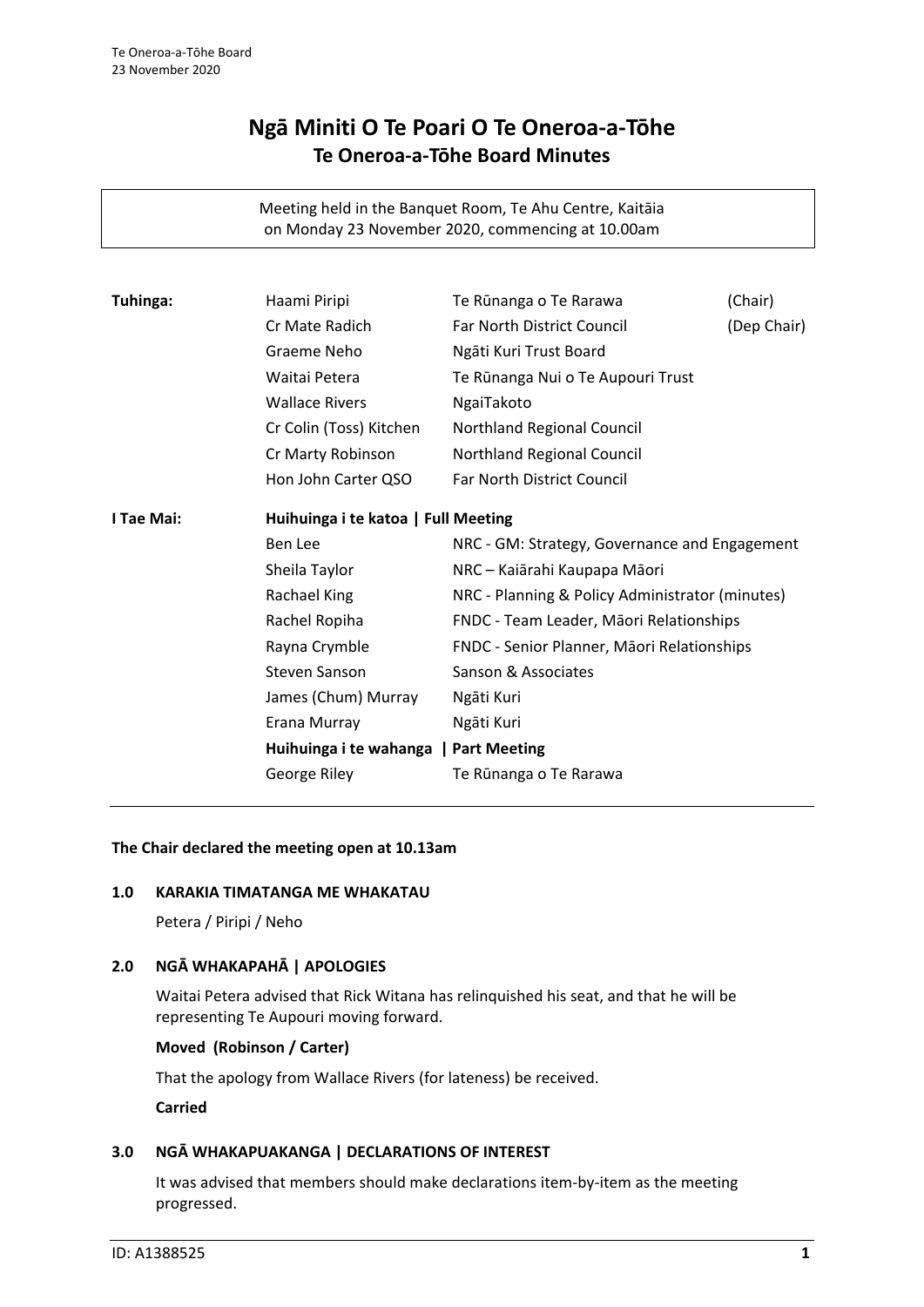## **4.0 WHAKĀE NGĀ MINITI | CONFIRMATION OF MINUTES**

## **4.1 Confirmation of Minutes**

## **ID: A1386543**

#### **Report from Rachael King, Board Secretary**

#### **Moved (Kitchen / Neho)**

THAT the minutes of the Te Oneroa-a-Tōhe Board meeting held on 22 October 2020 be confirmed as a true and correct record.

## **Carried**

## **4.2 Matters Arising**

 Change Niki Conrad's affiliation (in the list of attendees for the 22 October 2020 meeting) to Parengarenga Inc.

#### *11.11am – George Riley joined the meeting*

## *11.32am – Wallace Rivers joined the meeting*

## **5.0 NGĀ RIMITI | ITEMS**

**5.1 Adoption of Beach Management Plan ID: A1387153**

## **Report from Sheila Taylor, Kaiārahi Kaupapa Māori**

## **Moved (Carter / Radich)**

- 1. THAT the report 'Adoption of Beach Management Plan' by Sheila Taylor, Kaiārahi Kaupapa Māori and dated 17 November 2020, be received.
- 2. THAT the Board notes the 36 submissions received in relation to consultation on the draft Te Oneroa-a-Tōhe Beach Management Plan.
- 3. THAT the listed recommended changes are made as a result of today's deliberations, with the following additions, and brought back to the Board for adoption at the meeting on 11 December 2020:
	- a) Iwi members to confirm the inclusion of text on Te Ara Wairua;
	- b) Amend Proposed Action A30.6 to: *"Impacts of forestry and other land use on the beach"*;
	- c) Add the following sentence to the end of the new Proposed Action for mussel spat harvesting: *"In the interim, the Board accepts the Code of Practice in its current state as the appropriate means for managing the impacts of mechanical mussel spat harvesting"*;
	- d) Correct the arrows on the map of Tohe's journey on Page 42; and
	- e) Swap the photograph on Page 9 with map on Page 42.

## **Carried**

## **5.2 Financial Report**

## **ID: A1386522**

## **Report from Rachael King, Board Secretary and Sheila Taylor, Kaiārahi Kaupapa Māori Moved (Kitchen / Marty)**

THAT the 'Financial Report' by Rachael King, Board Secretary and Sheila Taylor, Kaiārahi Kaupapa Māori and dated 16 November 2020, be received.

#### **Carried**